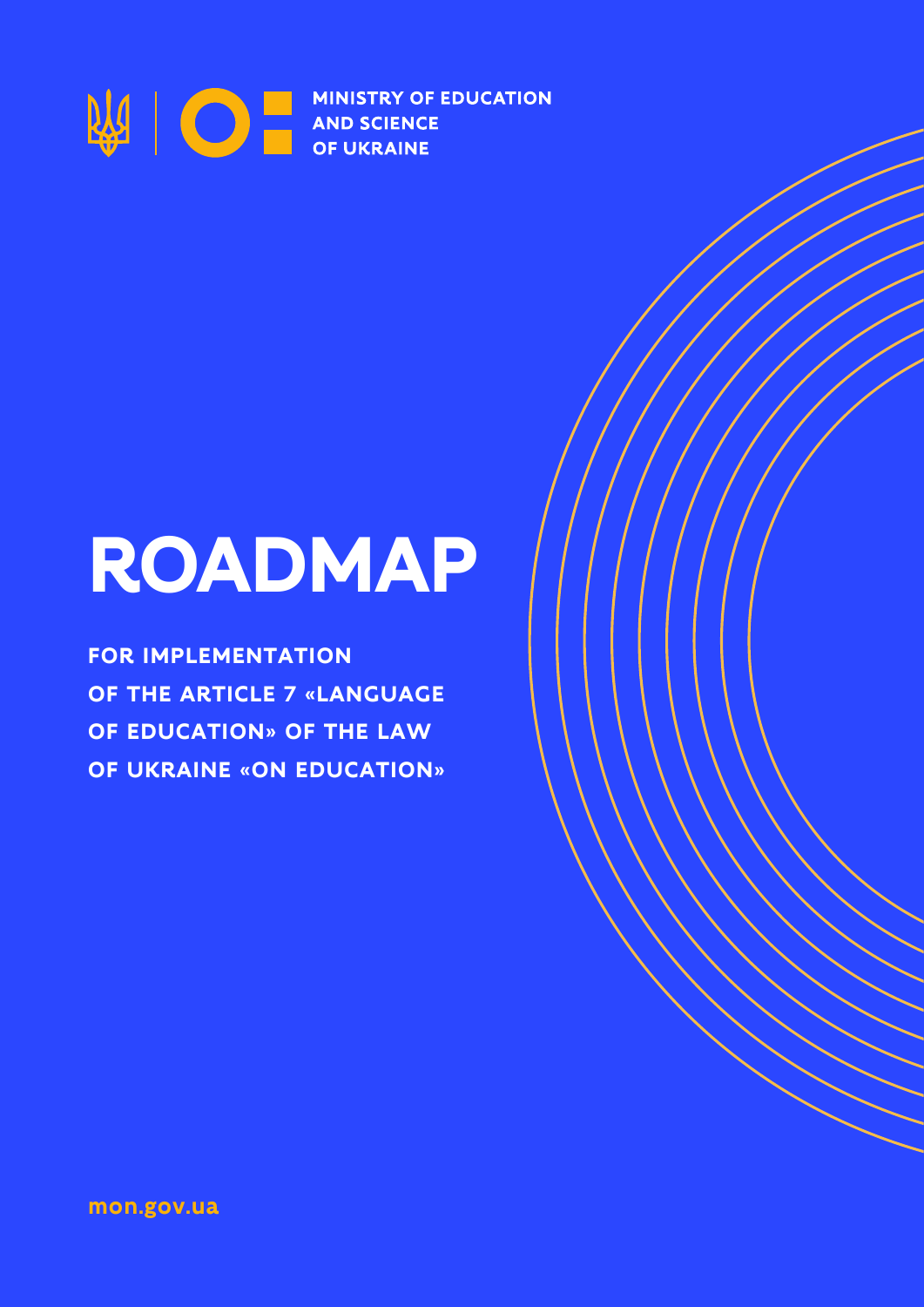



## INTRODUCTION

n September 5, 2017 the Parliament of<br>
Ukraine adopted the Law "On Educa-<br>
tion" – a framework document that is a<br>
basis for the reform of the national sys-<br>
tem of education. The Law establishes<br>
new approaches to the org Ukraine adopted the Law "On Education" – a framework document that is a basis for the reform of the national system of education. The Law establishes new approaches to the organization of

guages of instruction.

Article 7 "Language of Education" aims to ensure opportunities for all children in attaining an appropriate level of state language proficiency. So, it will equalize the chances of Ukrainian citizens regardless of nationality to fulfill their constitutional rights in Ukraine both in access to higher education and the labor market.

Flexibility, introduced in this Article, is stipulated by multinational character of the Ukrainian society and is aimed to take into account linguistic peculiarities and possibilities of indigenous people and national minorities of Ukraine in order to apply the most sufficient model of using languages of instruction for each national minority.

The provisions of Article 7 were examined by the European Commission for Democracy through Law (Venice Commission) which agreed that the Ukrainian language is one of the crucial components of national identity of the Ukrainian people and a guarantee of its national sovereignty. "The legitimate aim of the protection of the state language and its role as a factor of social cohesion and integration" are also recognized.

**Paragraph 126 reflects key recommendations of the Venice Commission according to Article 7:**

«126. Many concerns may, however, also be immediately addressed through other legislative acts and when implementing Article 7 as adopted, especially through the Law on General Secondary Education. In this respect, the Venice Commission recommends in particular:

- to fully use, when adopting implementing legislation, the possibilities provided by paragraph 4 of Article 7 to ensure a sufficient level of teaching in official languages of the European Union for the respective minorities;
- to continue ensuring a sufficient proportion of education in minority languages at the primary and secondary levels, in addition to the teaching of the state language;
- to improve the quality of teaching of the state language;
- to amend the relevant transitional provisions of the Education Law to provide more time for a gradual reform;
- to exempt private schools from the new language requirements in accordance with Article 13 of the Framework Convention;
- to enter, within the framework of the implementation of the new Education Law, into a new dialogue with representatives of national minorities and all interested parties on the language of education.
- to ensure that the implementation of the Law does not endanger the preservation of the minorities' cultural heritage and the continuity of minority language education in traditional schools».

The Ministry is grateful to the Venice Commission for given recommendations and is intended to fulfill all of them in further steps to be done to ensure a fair balance between improving the quality of teaching of the state language and preserving of the minorities' cultural heritage.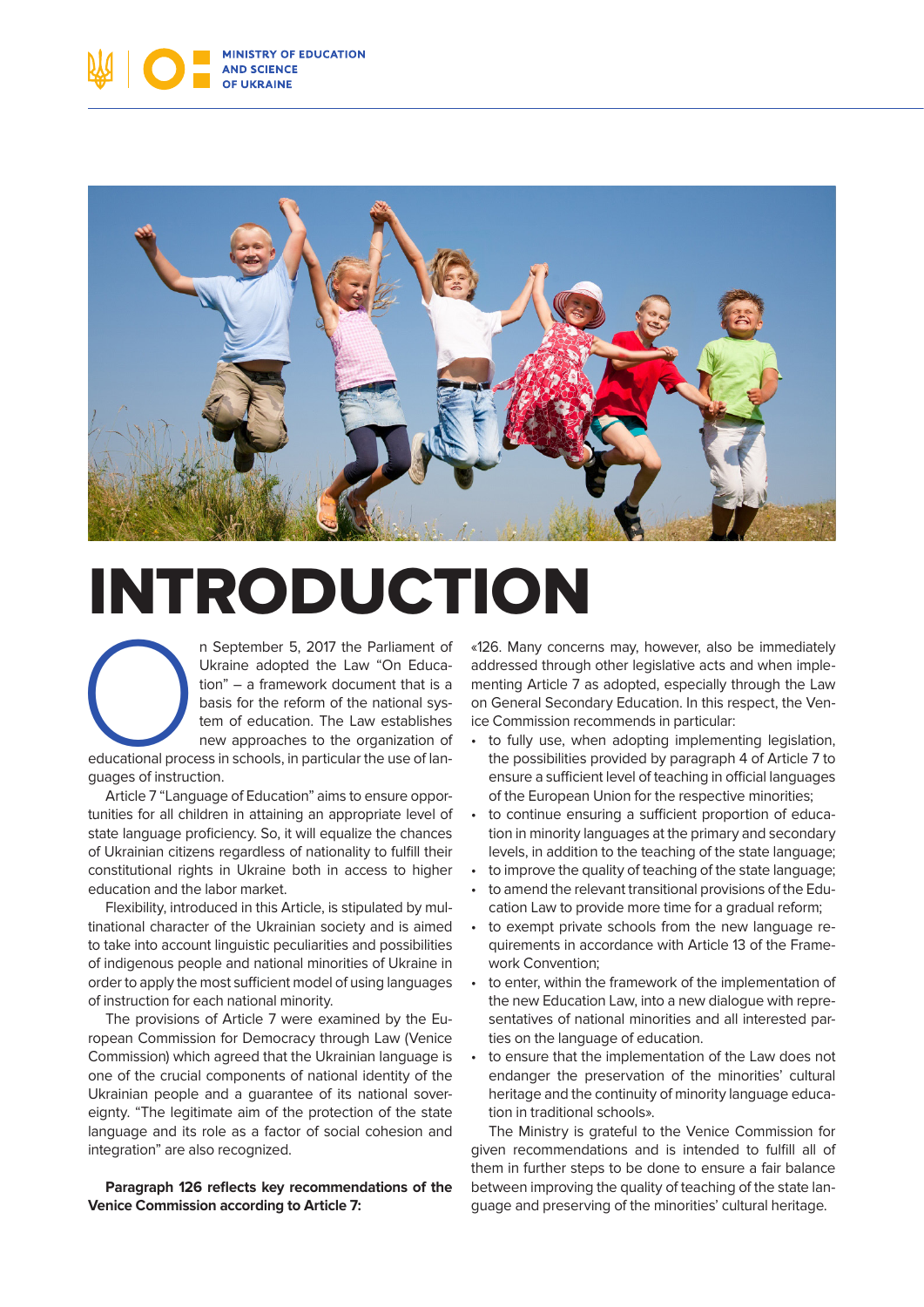| No. | <b>Main steps</b>                                                                                                                                                                                                                                                                                                                                                                         | <b>Approximate terms</b>        |
|-----|-------------------------------------------------------------------------------------------------------------------------------------------------------------------------------------------------------------------------------------------------------------------------------------------------------------------------------------------------------------------------------------------|---------------------------------|
|     | <b>1. PREPARING OF LEGISLATION</b>                                                                                                                                                                                                                                                                                                                                                        |                                 |
| 1.1 | Carrying out consultations with representatives of national minorities and<br>collecting proposals regarding the language of instruction in schools*                                                                                                                                                                                                                                      | December 2017 -<br>January 2018 |
| 1.2 | Working out a mechanism of implementation of Article 7 "Language of Education"<br>of Law "On Education" while drafting an article regarding language of education in<br>schools (within the draft law of Ukraine "On General Secondary Education"):                                                                                                                                       | January-<br>April 2018          |
|     | public discussion of the draft version of this Law;                                                                                                                                                                                                                                                                                                                                       | February 2018                   |
|     | finalizing the draft law after public discussion and consultations with<br>representatives of national minorities;                                                                                                                                                                                                                                                                        | <b>March 2018</b>               |
|     | approval of the draft law by central executive authorities<br>and submission it to the Government of Ukraine                                                                                                                                                                                                                                                                              | <b>March 2018</b>               |
|     | introduction of the draft law "On General Secondary Education"<br>to the Parliament of Ukraine                                                                                                                                                                                                                                                                                            | <b>April 2018</b>               |
| 1.3 | Amending paragraph 3(18) of Part XII "Concluding and Transitional<br>Provisions" of the Law "On Education" by extending the transitional period of<br>implementation of Article 7 "Language of Education" from September, 12020<br>until September, 1 2023 for those students belonging to indigenous people and<br>national minorities who started their classes before September, 12018 | January,<br><b>April 2018</b>   |
| 1.4 | Elaboration and adoption of new State standards for general secondary<br>education:                                                                                                                                                                                                                                                                                                       | 2017 - 2020                     |
|     | standard for primary education;                                                                                                                                                                                                                                                                                                                                                           | 2017 - 2018                     |
|     | standard for secondary education;                                                                                                                                                                                                                                                                                                                                                         | 2019                            |
|     | standard for upper-secondary education                                                                                                                                                                                                                                                                                                                                                    | 2020                            |

### **2. CREATING OPPORTUNITIES FOR QUALITY TEACHING OF THE UKRAINIAN LANGUAGE IN SCHOOLS WITH NATIONAL MINORITIES' LANGUAGE OF INSTRUCTION**

| Publication and dissemination of bilingual dictionaries<br>of terminology in different disciplines:<br>• Ukrainian-Hungarian, Hungarian-Ukrainian (1835 copies);<br>• Ukrainian-Polish, Polish-Ukrainian (228 copies);<br>• Ukrainian-Romanian, Romanian-Ukrainian (1641 copies);<br>• Ukrainian-Russian, Russian-Ukrainian (30 000 copies) | December 2017 -<br>January 2018 |
|---------------------------------------------------------------------------------------------------------------------------------------------------------------------------------------------------------------------------------------------------------------------------------------------------------------------------------------------|---------------------------------|
|---------------------------------------------------------------------------------------------------------------------------------------------------------------------------------------------------------------------------------------------------------------------------------------------------------------------------------------------|---------------------------------|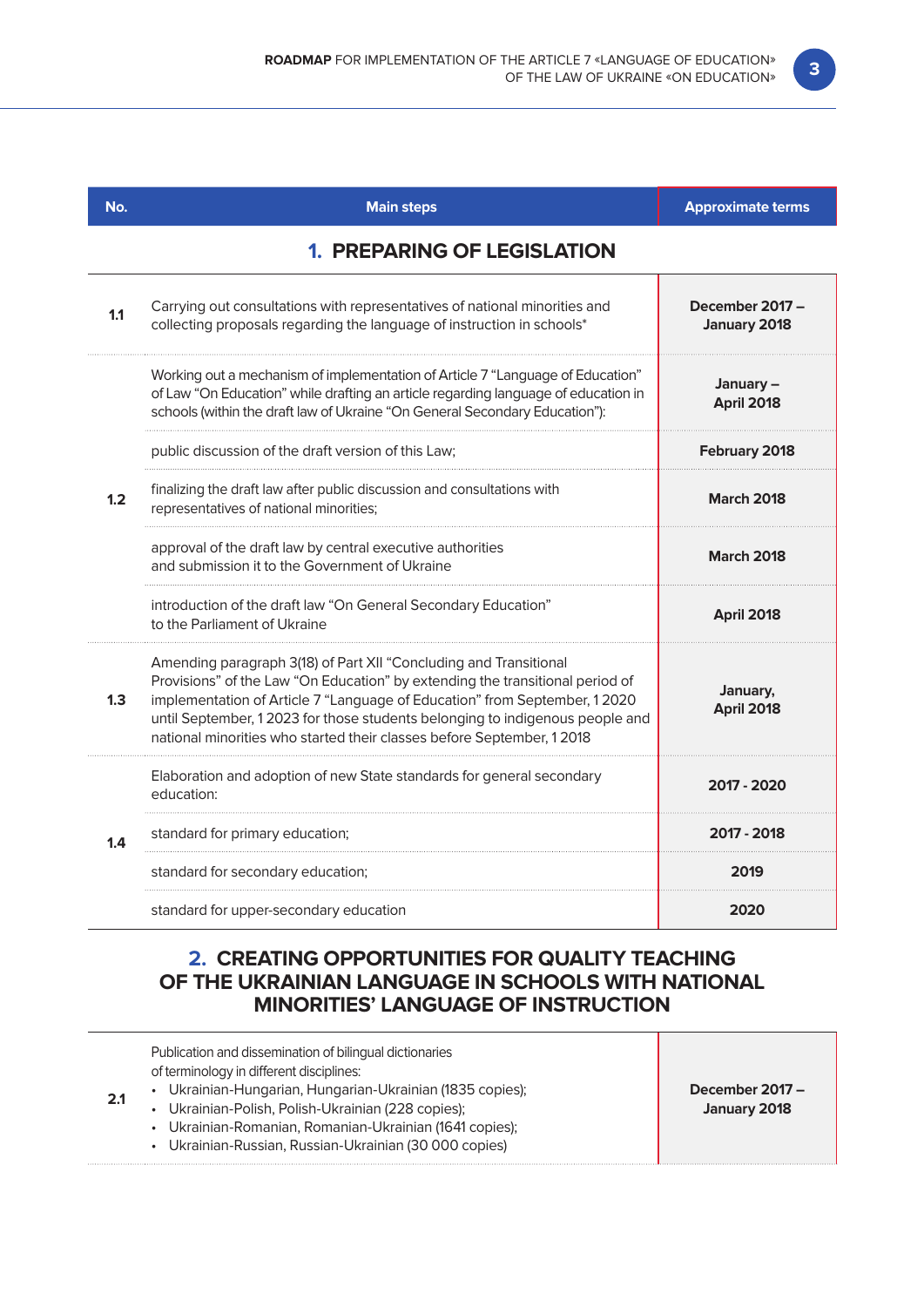

| No. | <b>Main steps</b>                                                                                                                                                                                                                                                                                                   | <b>Approximate terms</b> |
|-----|---------------------------------------------------------------------------------------------------------------------------------------------------------------------------------------------------------------------------------------------------------------------------------------------------------------------|--------------------------|
|     | Publication and dissemination of bilingual dictionaries<br>of terminology in different disciplines (for 5th and 10th grades):<br>Ukrainian-Hungarian, Hungarian-Ukrainian;<br>• Ukrainian-Polish, Polish-Ukrainian;<br>Ukrainian-Romanian, Romanian-Ukrainian;<br>Ukrainian-Russian, Russian-Ukrainian<br>$\bullet$ | 2018                     |
| 2.3 | Publication and dissemination of texbooks for reading of modern Ukrainian<br>literature for children (1-2, 3-4 grades)                                                                                                                                                                                              | 2018                     |
| 2.4 | Elaboration and publication of teacher manuals for Ukrainian language<br>teachers in schools with Hungarian and Romanian languages of instruction                                                                                                                                                                   | until 2023               |
| 2.5 | Elaboration of teaching materials in the Ukrainian language for schools with<br>Hungarian and Romanian languages of instruction                                                                                                                                                                                     | 2019                     |
| 2.6 | Equipping classrooms for Ukrainian language studies in accordance<br>with the recommendations of the Ministry of Education and Science<br>of Ukraine (623 schools)                                                                                                                                                  | until August 2018        |

#### **3. CREATING ADDITIONAL OPPORTUNITIES FOR QUALITY LEARNING OF THE UKRAINIAN LANGUAGE FOR STUDENTS IN SCHOOLS WITH NATIONAL MINORITIES' LANGUAGE OF INSTRUCTION**

| Elaboration and conducting of online courses in the Ukrainian language for<br>students of schools with Hungarian and Romanian languages of instruction | 2018-2023 |
|--------------------------------------------------------------------------------------------------------------------------------------------------------|-----------|
| Organization and conducting of summer language camps for students of schools with national minoroties' languages of instruction                        | 2019      |

### **4. IMPROVING TEACHERS' QUALIFICATION FROM SCHOOLS WITH NATIONAL MINORITIES' LANGUAGE OF INSTRUCTION**

| 4.1 | Training courses for the first-grade teachers who will start<br>teaching in the 2018/2019 and 2019/2020 school years                             | 2018 - 2019 |
|-----|--------------------------------------------------------------------------------------------------------------------------------------------------|-------------|
| 4.2 | Advanced teacher training courses for Ukrainian language teachers                                                                                | 2018        |
| 4.3 | Advanced teacher training courses for teachers of other subjects                                                                                 | 2018 - 2020 |
|     | Teacher training courses for teachers of history, geography,<br>civic education in schools with Russian language of instruction                  | 2018        |
| 4.5 | Elaboration and organization of online advanced training courses<br>for teachers of schools with Hungarian and Romanian languages of instruction | 2018 - 2023 |
| 4.6 | Organization of regional teacher exchange<br>within advanced teacher training programmes                                                         | 2019 - 2023 |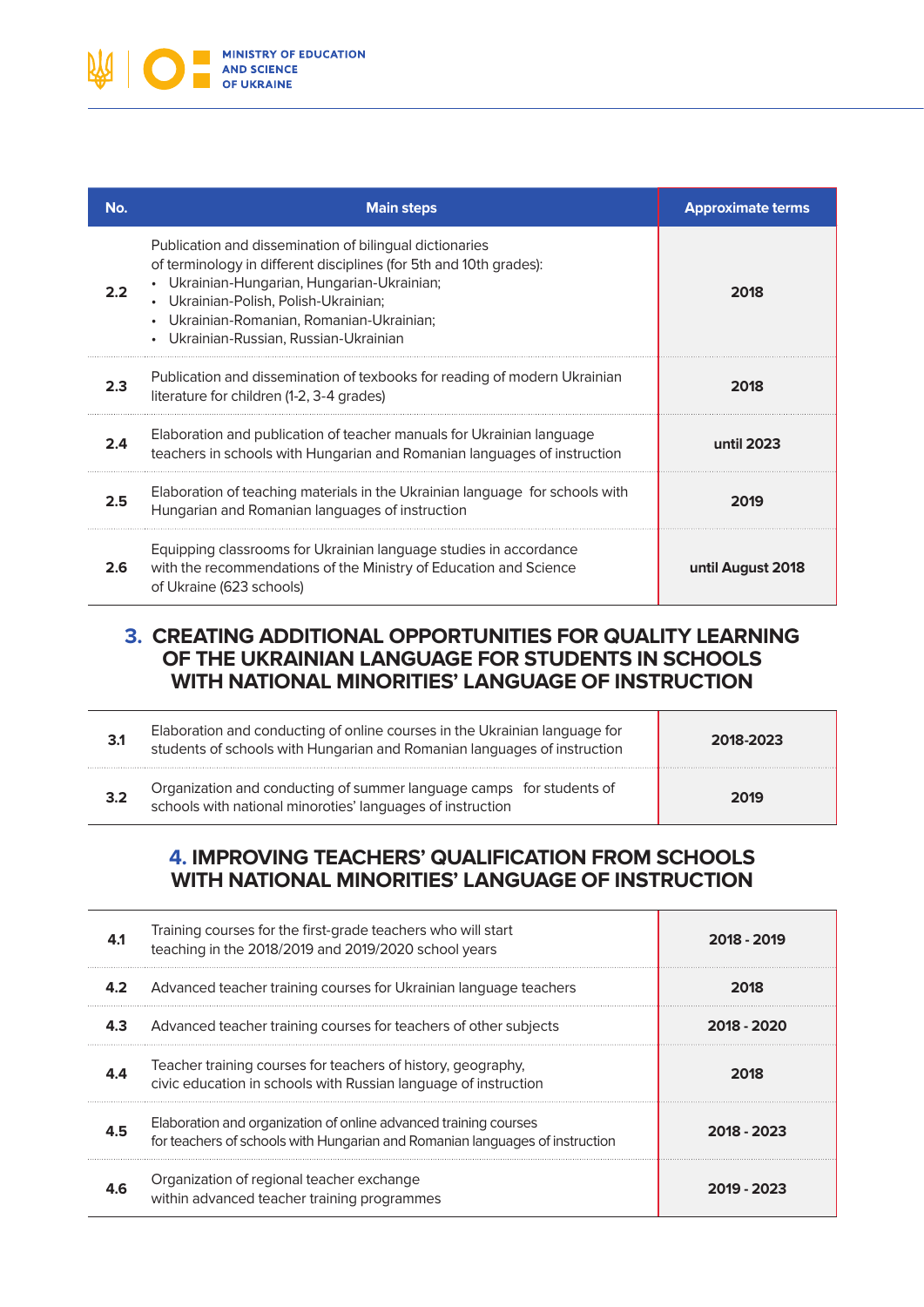| No. | <b>Main steps</b>                            | <b>Approximate terms</b> |
|-----|----------------------------------------------|--------------------------|
|     | <b>5. CONDUCTING PUBLIC CONSULTATIONS</b>    |                          |
| 5.1 | Representatives of the Ukrainians            | <b>February-March</b>    |
| 5.2 | Representatives of the Crimean Tatars        | <b>February-March</b>    |
| 5.3 | Representatives of the Hungarian minority    | <b>February-March</b>    |
| 5.4 | Representatives of the Moldovan minority     | <b>February-March</b>    |
| 5.5 | Representatives of the Polish minority       | <b>February-March</b>    |
| 5.6 | Representatives of the Romanian minority     | <b>February-March</b>    |
| 5.7 | Representatives of the Russian minority      | <b>February-March</b>    |
| 5.8 | Representatives of other national minorities | <b>February-March</b>    |

### **6. COOPERATION WITH INTERNATIONAL ORGANIZATIONS**

| 6.1 | Analyzing and application of international experience of bilingual education<br>(teaching subjects in mother tongue and state language) in schools<br>with national minorities' language of instruction, in particular within<br>eTwinning Plus/TAIEX projects | 2018 - 2020      |
|-----|----------------------------------------------------------------------------------------------------------------------------------------------------------------------------------------------------------------------------------------------------------------|------------------|
| 6.2 | Conducting teacher training courses on the methodology of bilingual<br>education for teachers and principles, elaboration of educational<br>curriculum (in cooperation with the Office of OSCE High Commissioner<br>on National Minorities)                    | 2018 - 2020      |
| 6.3 | Analyzing the experience of international language<br>schools on multilingual education                                                                                                                                                                        | 2018 - 2020      |
| 6.4 | Conducting dialogues with educationals, parents, associations of national<br>minorities within the project "Dialogues for Reform and Social Cohesion in<br>Ukraine" (in cooperation with the OSCE Project Co-ordinator in Ukraine)                             | 2017 - 2018      |
| 6.5 | Implementation of the project "Strengthening of Defence of National<br>Minorities in Ukraine" within the framework of joint European Union<br>and Council of Europe programme "Partnership for Good Governance"                                                | to be determined |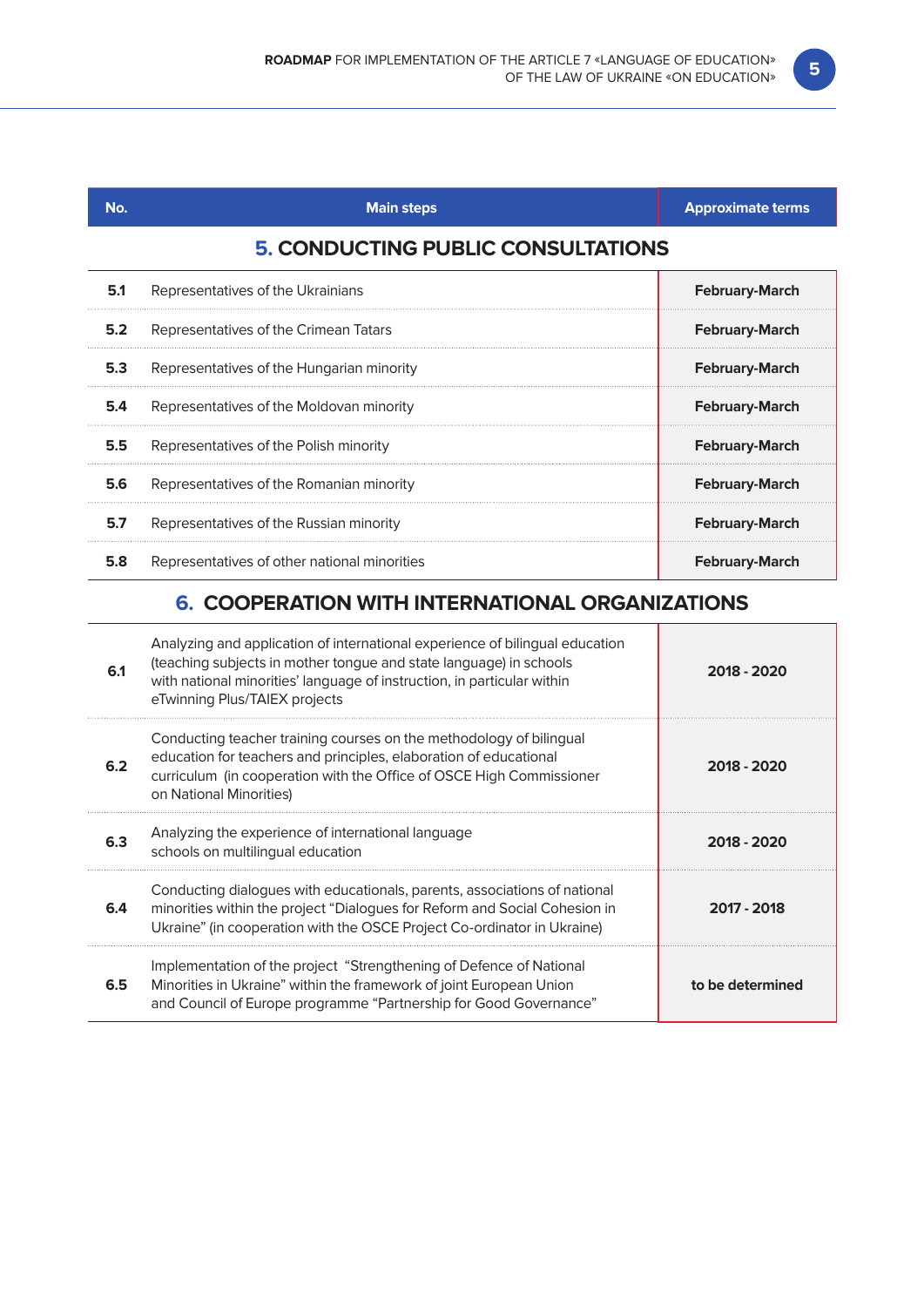

### DRAFT VERSION

Annex 1

#### **Language of Education at Schools (within the draft version of Law "On General Secondary Education")**

**1.** The language of the educational process at schools is the state language.

Everyone who is getting education in a school in Ukraine, studies the state language in this school in accordance with the state standards for general secondary education, which should provide for the fluent knowledge of the state language by all school-graduates.

**2.** Every citizen of Ukraine is guaranteed and provided the right to obtain complete general secondary education in the state language in state, municipal and corporate schools.

**3.** Persons belonging to indigenous people and national minorities of Ukraine are guaranteed the right to study the language of the respective indigenous people or national minority in municipal and corporate schools or in national cultural associations.

**4.** Persons belonging to indigenous people of Ukraine are guaranteed the right to obtain complete general secondary education in municipal or corporate schools in the language of the respective indigenous people along with the official language of the State.

**5.** Persons belonging to national minorities of Ukraine are guaranteed the right to obtain primary education in municipal or corporate schools in the language of the respective national minority along with the official language of the State.

**6.** Persons exercising the rights provided in paragraphs 4 and 5 of this article, obtain in municipal and corporate schools in accordance with the requirements of the state standards for primary education in the state language in the scope of not less than 10 percent of the annual amount of study time with a gradual increase of such scope up to 20 percent.

**7.** Persons belonging to national minorities whose languages are the official languages of the European Union and who exercise the right to study in the languages of the respective national minorities can obtain in municipal and corporate schools in accordance with the state standards:

• basic secondary education in the state language in scope of 20 percent of the annual amount of study time at the 5th grade yearly increasing its scope (not less than 40 percent at the 9th grade);

• upper-secondary education in the state language in scope of not less than 60 percent of the annual amount of study time.

Persons belonging to other national minorities obtain in municipal and corporate schools basic secondary and upper-secondary education in the state language in scope of not less than 80 percent of the annual amount of study time.

The list of study subjects taught in the official language of the State and a language of the national minority is defined at educational curriculum of school in accordance with the respective state standard for general secondary education and taking into account peculiarities of the linguistic environment.

**8.** The right to education in the language of indigenous people or national minority is realized by creation of separate classes with education in the respective language along with the official language of the State and is not applied to classes with the Ukrainian language of educational process.

A class with education in language of indigenous people or national minority of Ukraine along with the official language of the State is created in accordance with this Law if there is a sufficient number of applications for the language of instruction from students (or their parents) belonging to respective indigenous people or national minority.

**9.** Hearing-impaired persons are given the right to education in a sign language as well as for studying of the Ukrainian sign language.

**10.** Educational curriculums of schools may provide teaching of one or more subjects in English or other official EU languages along with the official language of the State.

**11.** Private schools that provide obtaining of complete secondary education at the expenses of individuals and/or legal entities may freely choose a language of educational process (except of those that receive public funds) and are obliged to provide students with proficiency in the state language according to state stanards for general secondary education.

**12.** The State promotes establishment and functioning abroad of schools, in which the Ukrainian is the language of education or in which the Ukrainian is taught.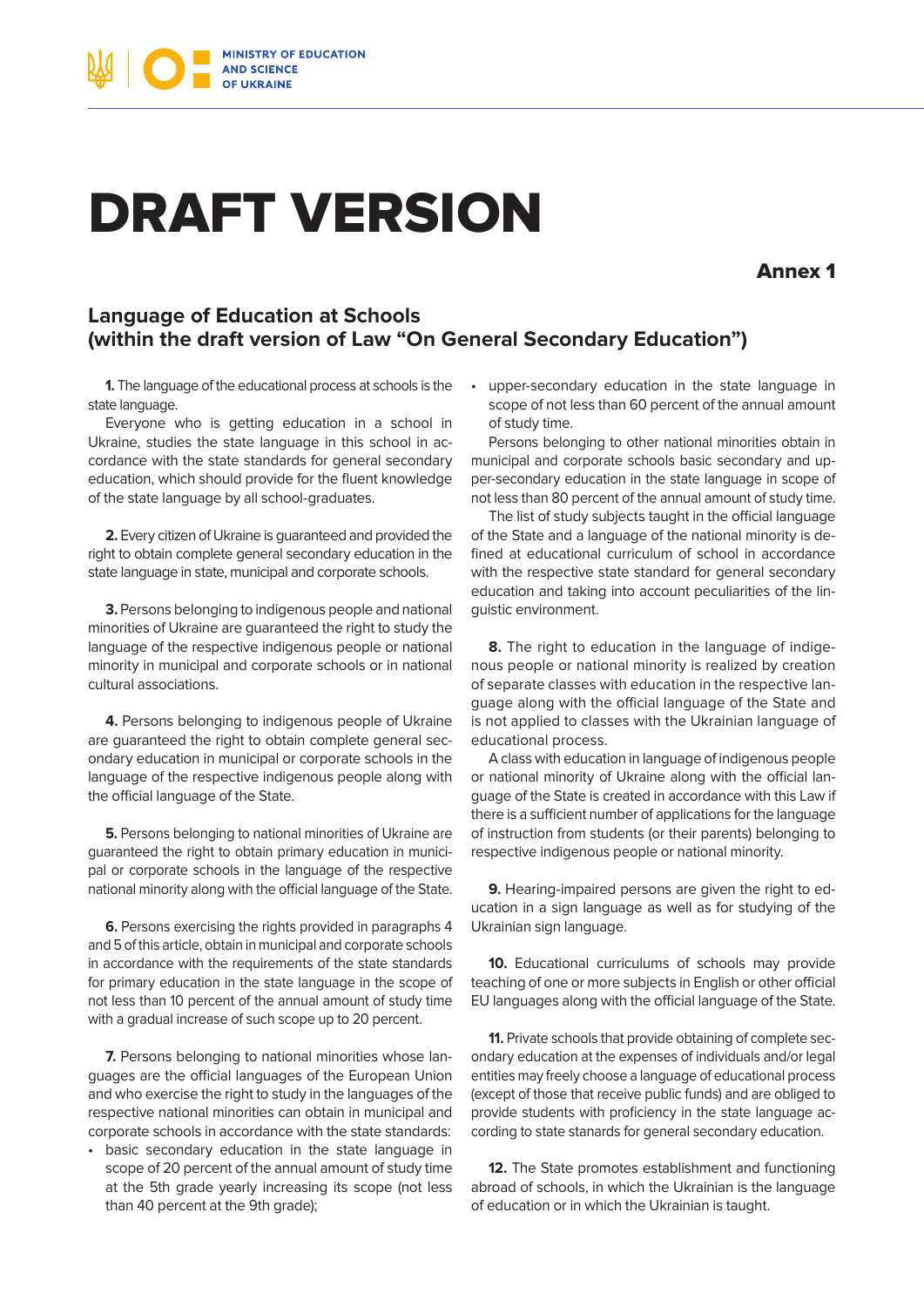### Annex 2

#### **Amendments to Part XII "Concluding and Transitional Provisions" of the Law of Ukraine "On Education". New wording of paragraph 3(18):**

obtain the education in accordance with rules ian language.

Persons belonging to indigenous people, na- effective before this Law came into force until tional minoritites of Ukraine who started their September 1, 2023, with gradual increase of the classes before September 1, 2018 continue to number of subjects that are taught in the Ukrain-

### EXPECTED OUTCOMES

Adoption of a new Law of Ukraine "On General Secondary Education"

Adoption of new State education standards within the concept of the New Ukrainian School

Improvement of teachers' qualification within the concept of the New Ukrainian School

Achievement of a high level of state language proficiency of all school-graduates

Mutual understanding and consensus on the models of using state and other languages as language of instruction in schools

Successful self-realization of children and youth in Ukraine

Social cohesion and strengthening the role of the state language as a tool of communication within the Ukrainian society